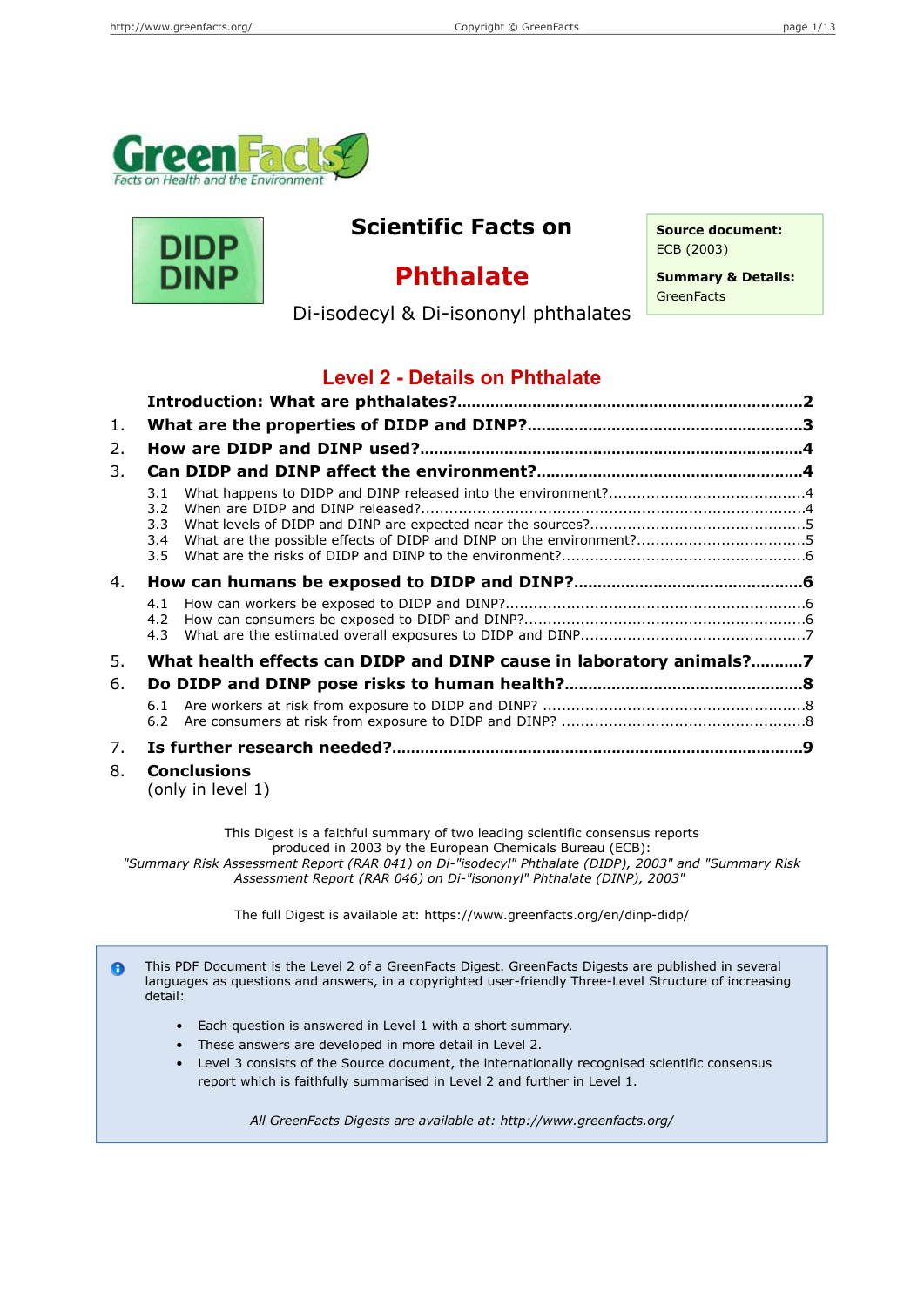### **Introduction: What are phthalates?**

Phthalates are plasticisers that are added to other materials to make them softer and more flexible.

They are widely used in a range of polymers such as PVC that are found in a wide variety of consumer products including floor- and wall covering, furnishing, toys, car interior, clothing, hoses etc. Phthalates are also added to paints and lacquers, adhesives and sealants, printing inks etc.

Because phthalates are not chemically bound to the material they are added to, they can be released from the products that contain them, for instance into water and air. The emission of phthalates occurs during all the stages of the life cycle of a product from production, through use, to disposal. There is public concern about phthalates because of their widespread use and occurrence in the environment as well as their potential effects on human health.

A range of different phthalates exist, which each have specific properties, applications, and potential health effects.

Table: Some examples of phthalates and their applications [see [Annex](#page-10-0) 4, p. 11]

Five of the most widely used phthalates are di-(2-ethylhexyl) phthalate (DEHP), dibutyl phthalate (DBP), di-isononyl phthalate (DINP), di-isodecyl phthalate (DIDP) and benzyl butyl phthalate (BBP). These phthalates have been assessed within an EU program on Risk Assessment for new and existing chemical substances.

By 2004, the final reports on DBP, DIDP and DINP had been published. The content of these reports was summarised by GreenFacts.

In Europe, between 1990 and 1995, the average annual consumption of plasticisers was 970 000 tonnes, of which 894 000 tonnes were phthalates. For comparison, the worldwide plasticiser consumption is estimated at 3.5 million tonnes.

#### **Approximation of the relative importance of the consumption of four of the main phthalates in the European Union in the 1990s**

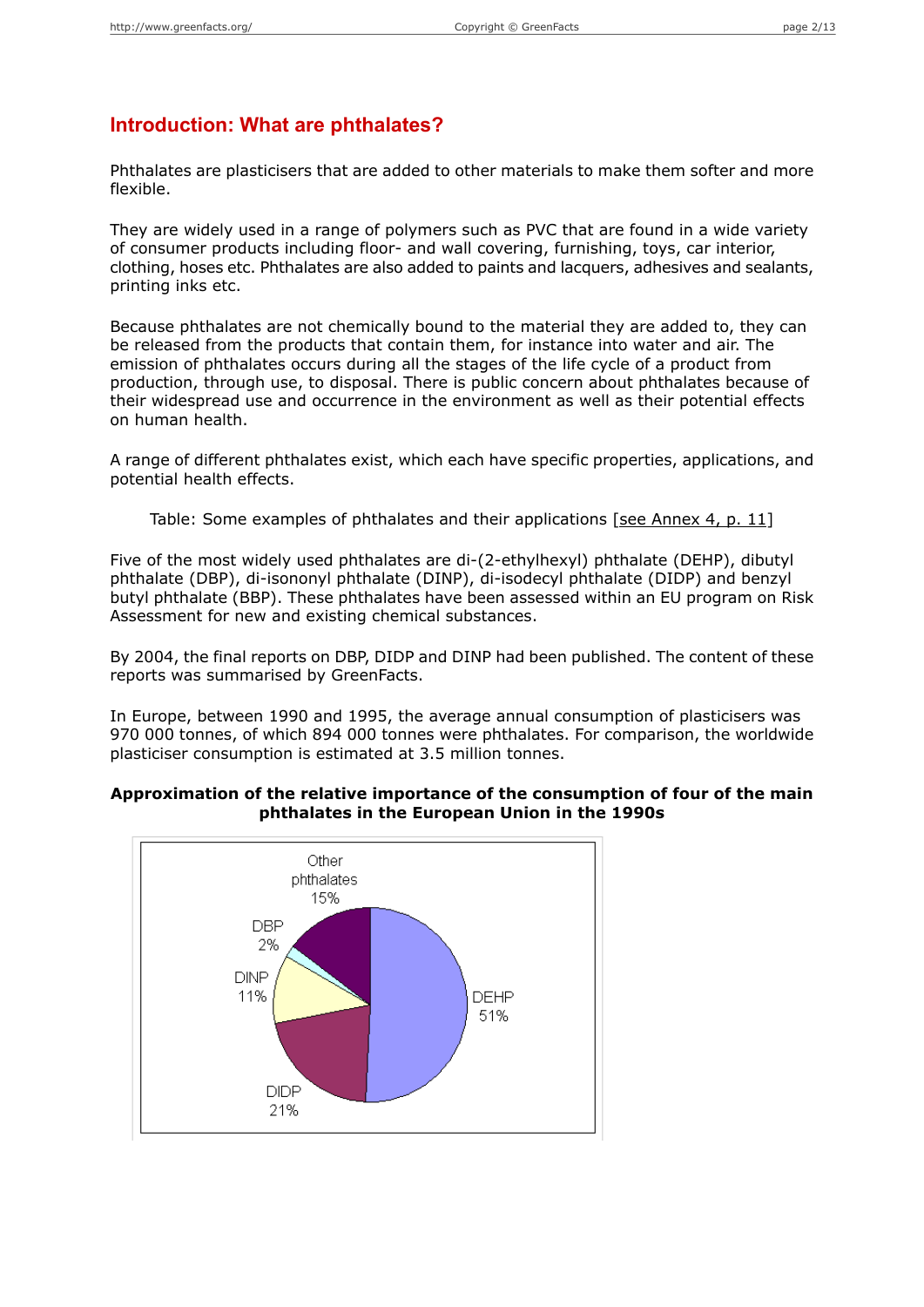Because of the strong similarities between DIDP and DINP, they will be described together for the rest of the present study. The three phthalates described in this study are used mainly as plasticisers in PVC products. The total amount of these phthalates produced for use in PVC in Western Europe was 877 000 tonnes in 1994, of which 191 000 tonnes was DIDP, 101 500 tonnes was DINP, and around 18 000 tonnes was DBP.

#### *GreenFacts comment:*

*It should be noted that in 2008 the EU Risk Assessments on the most commonly used phthalate, DEHP (51% in the 1990s), and on BBP have been released.*

*The Risk Assessment Reports (not yet summarised by GreenFacts) are available on the website of the European Chemicals Bureau:*

- DEHP [see http://ecb.jrc.it/DOCUMENTS/Existing-Chemicals/RISK\_ASSESSMENT/ SUMMARY/dehpsum042.pdf]
- BBP [see http://ecb.jrc.it/documents/Existing-Chemicals/RISK\_ASSESSMENT/ SUMMARY/benzylbutylphthalatesum318.pdf]

## **1. What are the properties of DIDP and DINP?**

DIDP and DINP are viscous, oily liquids that are soluble in fat and not very soluble in water. They are not very volatile so they do not vaporise readily into the atmosphere.

Under the European Union classification system that applies to labelling of chemicals in commerce, DIDP and DINP are not classified as "dangerous to the environment or human health.



The acronym DIDP refers to di-isodecyl phthalate. It is a mixture of closely related substances known as isomer which have two carbon chains that can be 9 to 11 carbons long, with the largest portion having 10 carbon atoms in the side chains. The acronym DINP similarly refers to di-isononyl phthalates which is a mixture of isomers that have alkyl chains form 8 to 10 carbons long, but the largest portion of the mixture have chains composed of 9-carbons. The close similarities between DIDP and DINP, both in their properties and their end uses, means that they will be treated together in the present study.

See overview table for DIDP, DINP and DBP [see [Annex](#page-11-0) 5, p. 12]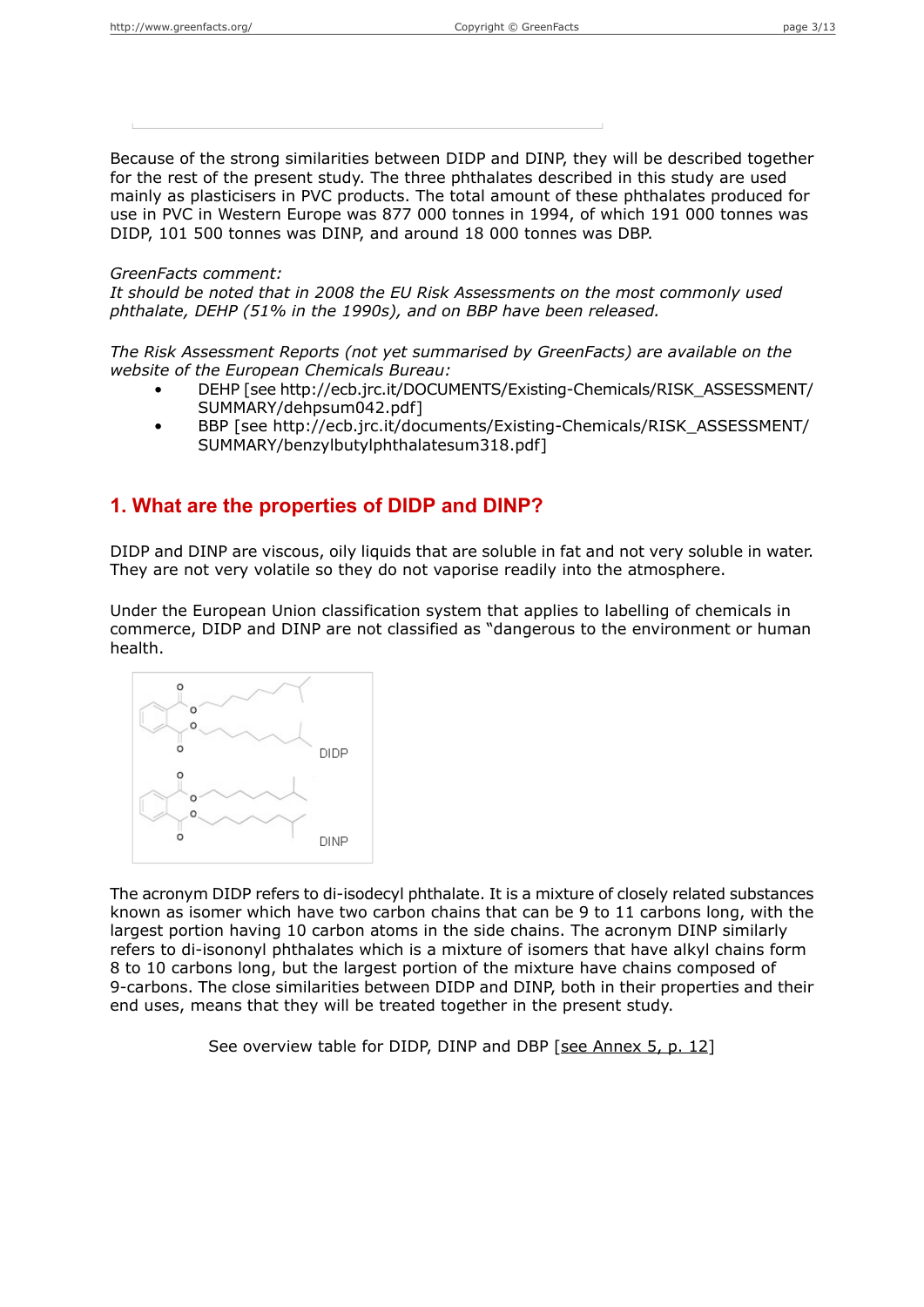## **2. How are DIDP and DINP used?**

There are currently four producers of DIDP and DINP in the European Union. The estimated production in 1994 was around 200 000 tonnes of DIDP and 107 000 tonnes of DINP per year (for the then twelve EU Member States) and the amounts have probably increased since then.

Around 95% of DIDP and DINP is used in PVC as a plasticizer. More than half of the remaining 5% involves polymer-related uses other than PVC (e.g. rubbers). The remaining DIDP and DINP are used in non-polymer applications including anti-corrosion paints, anti-fouling paints, lacquers, inks, adhesives and sealants.

To estimate releases to the environment, the amount of phthalates included in articles being used outdoors or indoors as well as their technical lifetime has to be estimated.

Technical lifetimes of different articles containing DIDP or DINP range from 5 to 30 years and the largest quantities are used in wires and cables, flooring, shoe soles and car undercoating.

Table 2.1 Volumes of DIDP in different articles and their respective lifetimes [see [Annex](#page-11-1) 6, p. 12]

#### **3. Can DIDP and DINP affect the environment?**

As DIDP and DINP are each mixtures of closely related substances (isomers), the fate and behaviour of the whole mixture cannot be determined with accuracy by chemical analysis. Each component of the mixture would tend to behave differently in the environment. Nevertheless, an overall picture can be drawn.

### **3.1 What happens to DIDP and DINP released into the environment?**

DIDP and DINP do not react with water (hydrolysis).

The breakdown of DIDP and DINP in the environment cannot be measured directly, but can be estimated by using results from a related phthalate, DEHP. The estimated time that it takes for half of the initial amount to be degraded (half-life) for both DIDP and DINP are 0.6 days and 0.7 days respectively in air, 50 days in surface water, 300 days in soil and 3 000 days sediment.

Laboratory testing indicates a high potential for bioaccumulation of DIDP and DINP in animal tissues, strong binding to sewage sludge, soils and sediments and very low mobility in soil. Tests on certain freshwater organisms have shown that high amounts can be concentrated in the body (bioconcentration).

## **3.2 When are DIDP and DINP released?**

Where available industry information has been used to estimate releases.

**DIDP and DINP production** facilities release significant amounts of these phthalates into waste water but not into surface water and very little into air. **PVC processing** causes significant releases into waste water and air. However, most of the releases into waste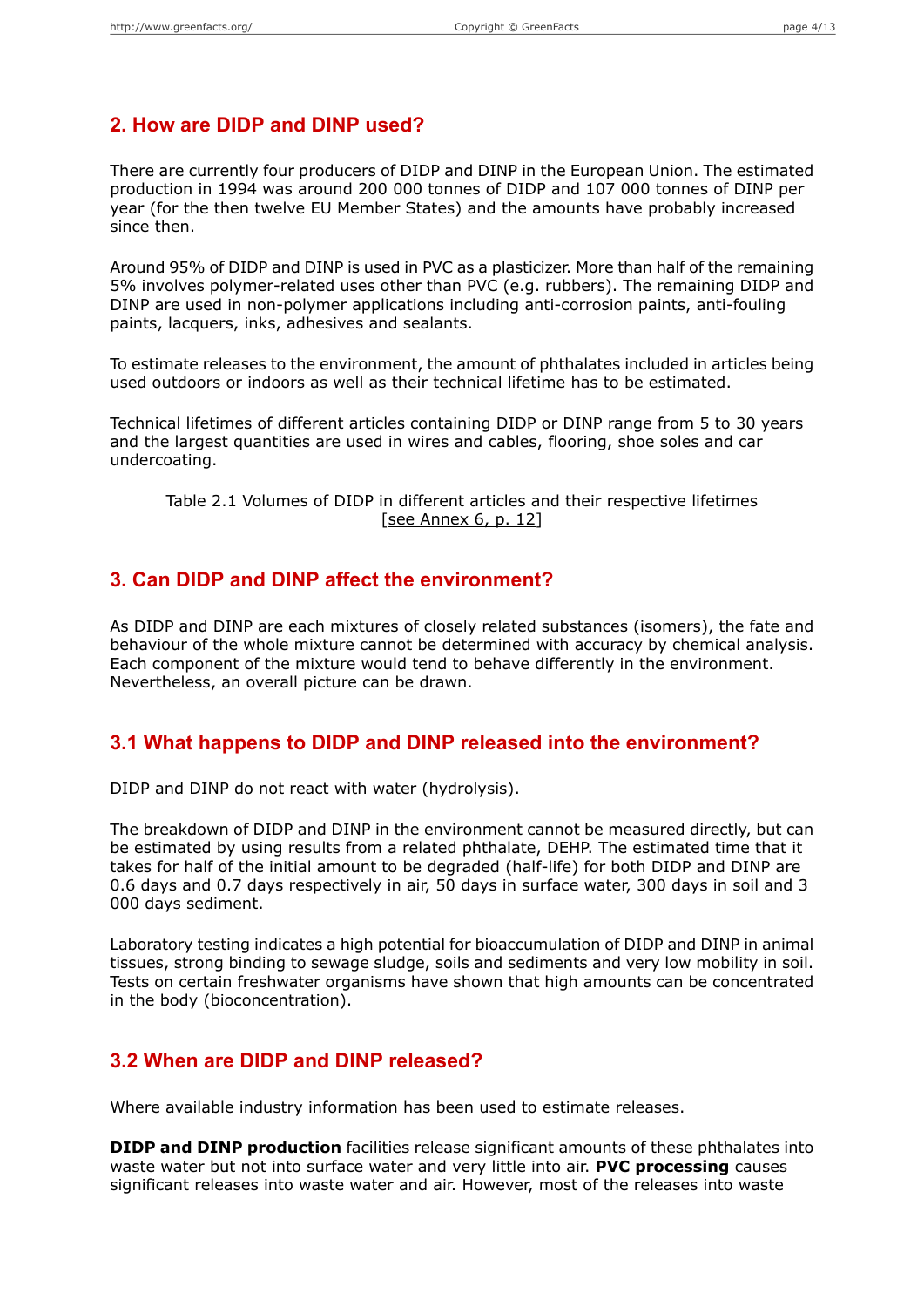water, surface water and air come from the use (outdoors or indoors) **and disposal of PVC products containing DIDP and DINP**.

In Europe, DIDP and DINP production and the manufacture, use and disposal of products containing those phthalates are estimated to release:

Table 3.2 PECs calculated for the various stages of the life cycle of DIDP [see [Annex](#page-12-0) 7, p. 13]

### **3.3 What levels of DIDP and DINP are expected near the sources?**

Predicted Environmental Concentrations (PECs) have been estimated for various environmental media located near sources of DIDP and DINP.

| For DIDP:                                                                                                                                                                                                                                                                                                                                                                                                                                                                                                                                                                                                                                                                                                                                         | For DINP:                                                                                                                                                                                                                                                                                                                                                                                                                                                                                                                                              |  |
|---------------------------------------------------------------------------------------------------------------------------------------------------------------------------------------------------------------------------------------------------------------------------------------------------------------------------------------------------------------------------------------------------------------------------------------------------------------------------------------------------------------------------------------------------------------------------------------------------------------------------------------------------------------------------------------------------------------------------------------------------|--------------------------------------------------------------------------------------------------------------------------------------------------------------------------------------------------------------------------------------------------------------------------------------------------------------------------------------------------------------------------------------------------------------------------------------------------------------------------------------------------------------------------------------------------------|--|
| In water predicted concentrations are:                                                                                                                                                                                                                                                                                                                                                                                                                                                                                                                                                                                                                                                                                                            | In water, predicted concentrations are:                                                                                                                                                                                                                                                                                                                                                                                                                                                                                                                |  |
| 5-6 µg/l near sites using DIDP in paints, sealants and                                                                                                                                                                                                                                                                                                                                                                                                                                                                                                                                                                                                                                                                                            | 1-8 µq/l near sites using DINP in paints, adhesives,                                                                                                                                                                                                                                                                                                                                                                                                                                                                                                   |  |
| textiles                                                                                                                                                                                                                                                                                                                                                                                                                                                                                                                                                                                                                                                                                                                                          | sealants, and inks,                                                                                                                                                                                                                                                                                                                                                                                                                                                                                                                                    |  |
| 9 µg/l near to polymer processing sites (other than PVC),                                                                                                                                                                                                                                                                                                                                                                                                                                                                                                                                                                                                                                                                                         | 3.4 µg/l near to non-PVC processing,                                                                                                                                                                                                                                                                                                                                                                                                                                                                                                                   |  |
| 16 µg/l near to PVC processing sites and                                                                                                                                                                                                                                                                                                                                                                                                                                                                                                                                                                                                                                                                                                          | 9.7 µg/l near to PVC processing sites, and                                                                                                                                                                                                                                                                                                                                                                                                                                                                                                             |  |
| 45 µg/l close to DIDP production sites.                                                                                                                                                                                                                                                                                                                                                                                                                                                                                                                                                                                                                                                                                                           | 2.2 µg/l close to DINP production sites,                                                                                                                                                                                                                                                                                                                                                                                                                                                                                                               |  |
| Concentrations in <b>sediment</b> follow a similar pattern, ranging from 79 to<br>718 mg/kg dry weight. Levels in soil range from 4 to 5.3 mg/kg dry weight   from 10.7 to 150 mg/kg dry weight. Levels in soil range from 0.66 to 8.9<br>near sites using DIDP in paints, sealants and textiles, up to 8.2 mg/kg dry<br>weight near to polymer processing sites (other than PVC), and 16.4 mg/kg<br>dry weight near to PVC processing sites, with no localised deposition in soil<br>around DIDP production sites.<br>Concentrations present in aquatic <b>organisms</b> near to sources range from<br>12 to 31 mg/kg wet weight and in soil dwelling organisms from 0.02 to 6<br>mg/kg wet weight.<br>The calculated levels in air are very low | Concentrations of DINP in sediment follow a similar pattern, ranging<br>mg/kg dry weight near to uses, 3.3 mg/kg dry weight near to polymer<br>processing sites (other than PVC) and 10.9 mg/kg dry weight near to PVC<br>processing sites, with no localised deposition in soil around DINP production<br>sites.<br>Concentrations of DINP present in aquatic <b>organisms</b> near to sources<br>range from 3 to 18 mg/kg wet weight and in soil dwelling organisms from<br>0.01 to 4 mg/kg wet weight.<br>The calculated levels in air are very low |  |

## **3.4 What are the possible effects of DIDP and DINP on the environment?**

According to laboratory tests, DIDP and DINP do not have adverse effects on **organisms living in water or in sediments**. This has been tested at concentrations up to the maximum amounts of DIDP and DINP that will dissolve in water. Tests were conducted on fish, invertebrates, algae, activated sludge, sediment dwellers and frog eggs and no adverse effect was seen in any of them. Therefore no Predicted No Effect Concentrations (PNECs) could be derived.

Moreover, there do not appear to be any **endocrine disrupting** effects of DIDP or DINP on fish populations. This conclusion was based on the results of a study looking at several generations of fish, which showed no effects of DIDP or DINP on survival, egg production or ability to produce offspring.

Experiments performed with DIDP and DINP **in air** did not reveal any effects upon plants, but due to experimental shortcomings they do not allow to conclude an absence of toxicity of DIDP to plants through the atmosphere. Therefore no Predicted No Effect Concentration for the atmosphere can be determined for DIDP. A similar result has been estimated for DINP.

Laboratory experiments have tested for possible effects of DIDP and DINP on plants and earthworms **in soil** containing concentrations of these phthalates of 1 500 up to 10 000 mg/kg dry weight. No effects were observed. Predicted No Effect Concentration (PNECsoil) of 100 mg/kg dry weight for DIDP and 30 mg/kg dry weight for DINP. **Secondary poisoning** refers to the poisoning of animals consuming food, such as fish, contaminated by phthalates. For DIDP, a Predicted No Effect Concentration (PNECoral) of 50 mg/kg of food was estimated for top predators based on the lowest overall No Observed Adverse Effect Level (NOAEL) from a study with dogs. A PNECoral of 150 mg/kg of food was estimated for DINP based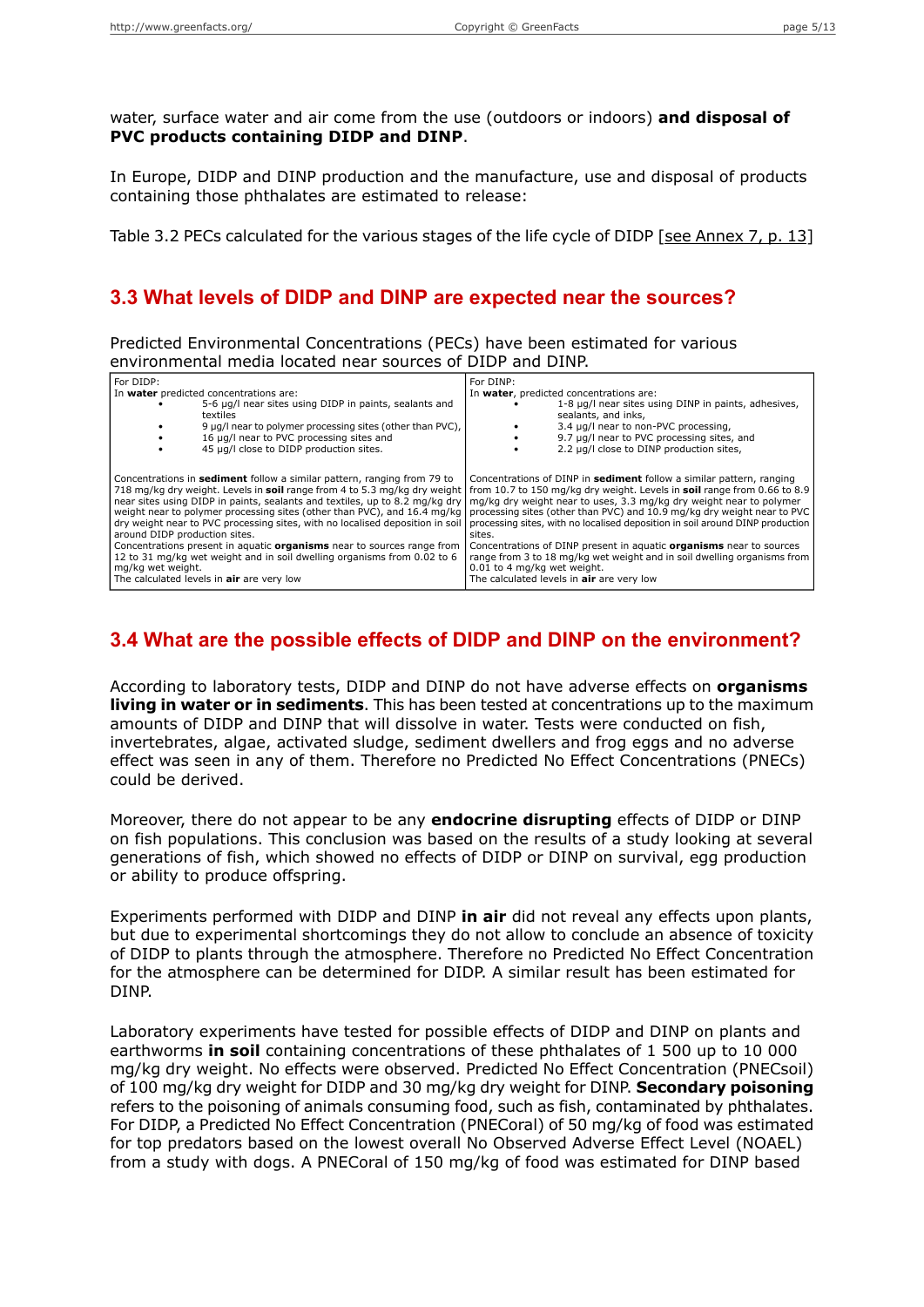on the lowest overall No Observed Adverse Effect Level (NOAEL) from a study with rats. This implies that harmful effects may be observed at doses higher than the NOAELs.

Note: The CSTEE published an opinion on the risk assessment on DINP : "Opinion on the results of the Risk Assessment of: 1,2-Benzenedicarboxylic acid, di-C8-10-branched alkyl esters, C9-rich and di-"isononyl" phthalate" [see http://ec.europa.eu/comm/health/ph\_risk/ committees/sct/documents/out120\_en.pdf]

### **3.5 What are the risks of DIDP and DINP to the environment?**

A Predicted No Effect Concentration could be calculated for top predators and soils, but the environmental concentrations are much lower than those PNECs in all cases. In many other cases, the absence of observed effects did not allow to estimate PNECs.

It can therefore tentatively be concluded, that DIDP and DINP do not cause adverse effects to organisms. The assessment also concluded that there is at present no need for further information and/or testing or for further risk reduction measures beyond those being applied already.

### **4. How can humans be exposed to DIDP and DINP?**

#### **4.1 How can workers be exposed to DIDP and DINP?**

Exposure to DIDP or DINP in certain **workplaces** may occur by skin contact or by inhalation. Skin may come into contact with DIDP, or with formulations or end products containing it, but absorption is very low through the skin. Exposure through inhalation is due to air-borne particles carrying DIDP or DINP, since these phthalates are not present in vapour form at room temperatures.

The United Kingdom and Sweden are among the few countries which have set Occupational Exposure Limits for DIDP and DINP present in air.

In PVC formulations, the typical amount of DIDP or DINP is about 20 - 40% but may be as high as 55%. In end products, the amount varies greatly from less than 1% to more than 50%.

#### **4.2 How can consumers be exposed to DIDP and DINP?**

Exposure of consumers to DIDP and DINP can occur from their use as a plasticizer in flexible PVC end products (such as synthetic leather and cables and wires) as well as in several non-PVC products (such as paints and rubbers). Consumer exposure may also occur through food, water and beverages because of contamination from packaging and processing equipment containing DIDP or DINP.

DINP is found in toys and child care articles and DIDP has been used in toys in the past.  $<sup>1</sup>$ </sup> [see [Annex](#page-9-0) 2, p. 10]

Internal exposure to DIDP or DINP of adults, infants and newborns were calculated by estimating how much DIDP and DINP can be absorbed into the bloodstream from swallowing them or breathing them in, taking into account differences between children and adults.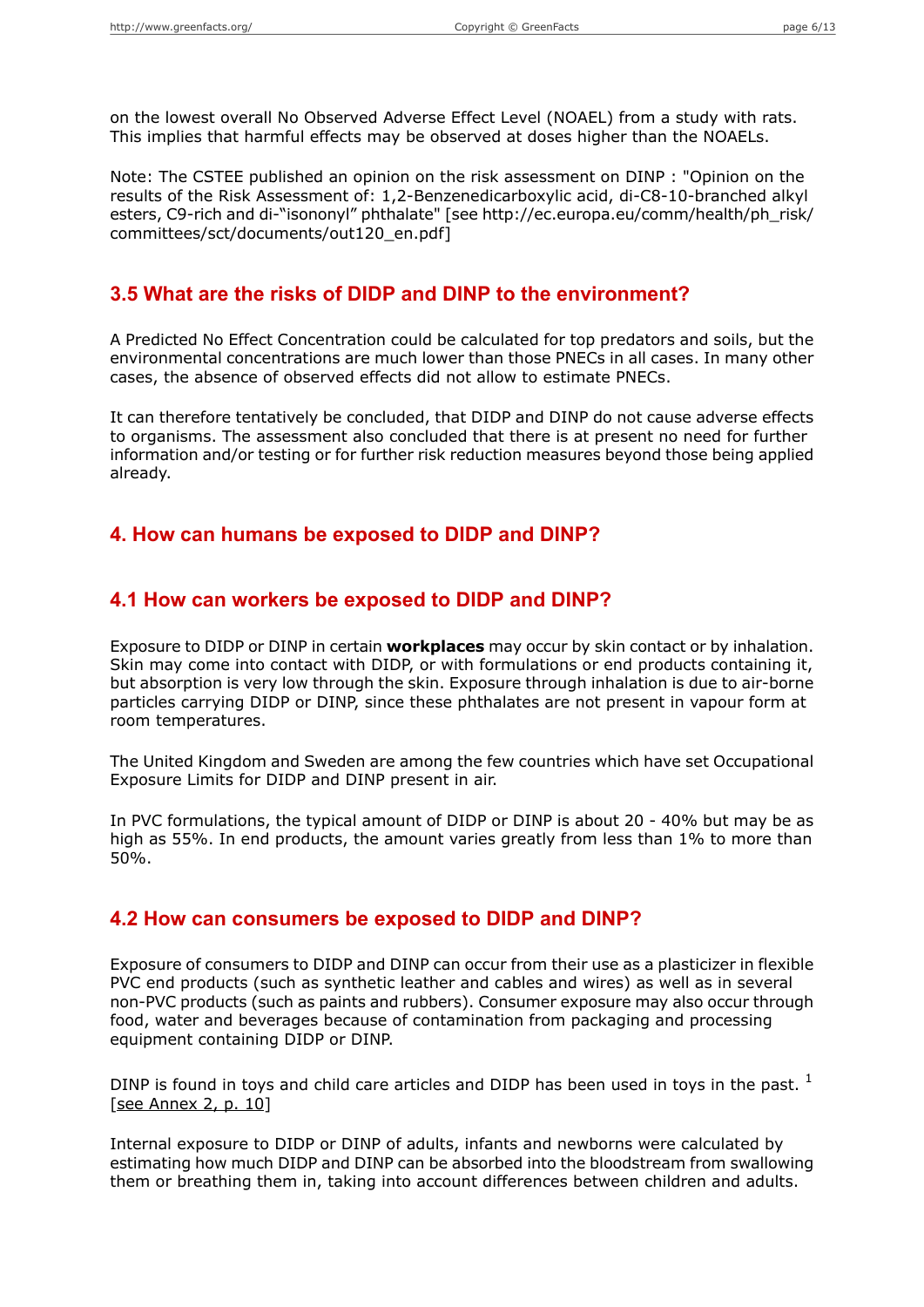Sources of DIDP and DINP considered were building materials, furniture, car and public transport interiors, gloves, clothes and footwear, food and food-related uses. The calculated internal exposures were as follows:

Consumer exposure to DIDP and DINP [see [Annex](#page-9-1) 1, p. 10]

### **4.3 What are the estimated overall exposures to DIDP and DINP**

The total calculated internal exposures to DIDP and DINP for adults and infants are as follows:

Internal exposure for adults, children and infants. [see [Annex](#page-10-1) 3, p. 11]

## **5. What health effects can DIDP and DINP cause in laboratory animals?**

If DIDP or DINP are swallowed, about 50% of it is absorbed from the gut into the blood. Absorption through the skin is very low in rats (about 4%) and even lower in humans. About 75% of DIDP or DINP inhaled as aerosols are absorbed. DIDP and DINP are rapidly eliminated and do not accumulate in tissues. DIDP and DINP themselves are not found in the urine but their breakdown products (metabolites) are excreted in urine. In faeces, both DIDP and DINP as well as their major breakdown product can be detected. A study on female rats suggests that swallowed DIDP may possibly transfer into mother's milk.

A single dose of DIDP or DINP which is breathed in, swallowed (for example as a contaminant in food) or absorbed through the skin has a low toxicity. DIDP and DINP are not irritant to skin, eyes or respiratory system, nor do they cause skin or respiratory sensitization.

In rodents and dogs, toxicity to the liver is the main result of repeated oral exposure to DIDP or DINP. No liver changes are observed at exposures of up to 60 mg/kg body weight/day in rats or 15 mg/kg body weight/day in dogs for DIDP. For DINP, no effects were observed at up to 88 mg/kg body weight/day. Effects on the kidney are only seen at higher exposures.

DIDP and DINP have not been shown to cause damage to the inherited genetic material in cells (chromosomes and DNA) as shown by several laboratory tests.

DIDP was found to cause liver cancer through a mechanism that is specific to rodents and does not affect humans. It also causes a certain type of leukaemia in rats which never occurs in humans. Similarly it causes tumour in the kidney of male rats by a mechanism which does not operate in humans. Thus, there does not seem to be a concern about cancer in humans through those processes. DIDP has not been tested in mice or rats to see if it causes cancer, but in-vitro tests suggest it may cause the same type of tumours in the liver of rodents as DINP.

No adverse effects of DINP or DIDP on human fertility are anticipated, based on the results of studies on rats, mice and monkeys.

Exposure of pregnant rats to high doses of DIDP or DINP (1 000 mg/kg body weight/day) caused slight malformations in the fetuses, but there were no effects at 500 mg/kg body weight/day.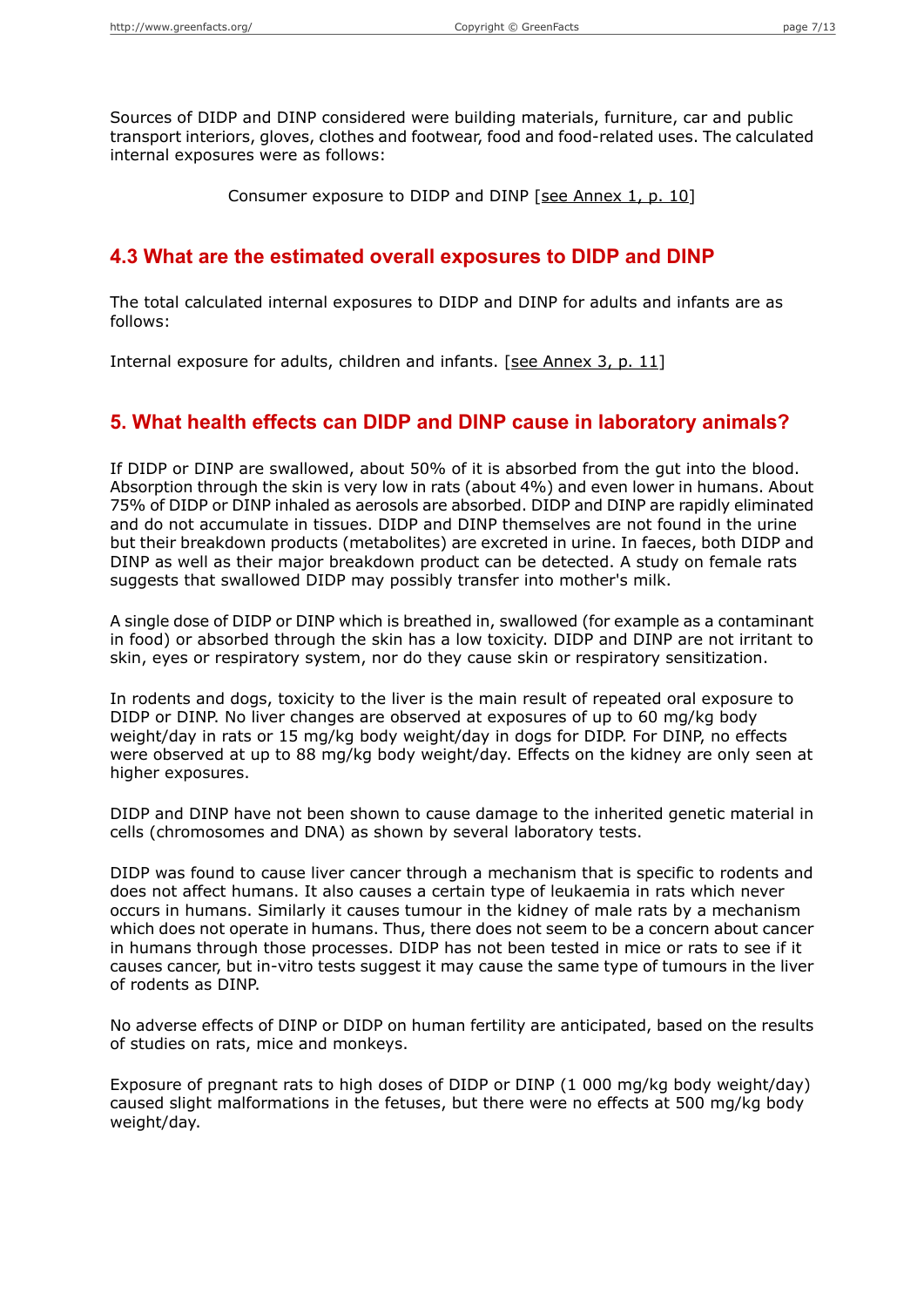In rat reproduction studies, reduced survival of the offspring was seen, but there were no effects at concentrations up to 33 mg DIDP/kg body weight/day or159 mg DINP/kg body weight/day.

DIDP does not affect reproductive hormones. DINP does not have an effect on female hormones, however in a rat reproduction study, the development of male offspring, monitored specially for effects controlled by male hormones, was abnormal in a small proportion (7.7%) of the offspring.

### **6. Do DIDP and DINP pose risks to human health?**

Harmful effects to the liver and reproductive effects due to repeated exposure are considered to be the critical health effects in the risk assessment of DIDP and DINP.

Risks are assessed by comparing worst case exposures to the exposures at which no harmful effects were observed in animal studies. The difference between the two is the margin of safety (MOS).

#### **6.1 Are workers at risk from exposure to DIDP and DINP?**

For **workplace exposure**, the margins of safety are considered sufficient. It is concluded that exposures to DINP or DIDP are of no concern for workers because they are well below the amounts that would cause harmful effects. The assessment concluded that there is at present no need for further information and/or testing or for further risk reduction measures beyond those being applied already.

## **6.2 Are consumers at risk from exposure to DIDP and DINP?**

**Consumer exposure** from various products containing DIDP or DINP can occur by different routes (inhalation, skin, ingestion) in different situations.

Scenarios were built for three sub-populations:

- For adults and children (3-15 years old) the estimated exposures to DIDP and DINP are well below the doses without effects in animal studies.
- For infants (6 months to 3 years old), if DIDP were to be used as a substitute for other phthalates in toys, the margin of safety would not be considered sufficient to protect infants. In such a case it is concluded that there would be a need to limit the risks, taking into account the risk reduction measures which already apply. However, if DINP were to be used as a substitute for other phthalates in toys, the margin of safety is considered sufficient to protect infants. It is then concluded that there is at present no need for further information and/or testing or for further risk reduction measures beyond those being applied already.
- For newborns (0 to 6 months old), the exposure scenarios and conclusions are the same as for infants. That is, the margins of safety are considered sufficient to protect newborns, except for the scenario with DIDP-containing toys.

(See exposure table, question 4.2 [see https://www.greenfacts.org/en/dinp-didp/l-2/ 4-human-exposure.htm#2])

The **environmental exposure** assessment of DIDP and DINP has shown that the exposure of adults and infants via the environment is within the margins of safety when considering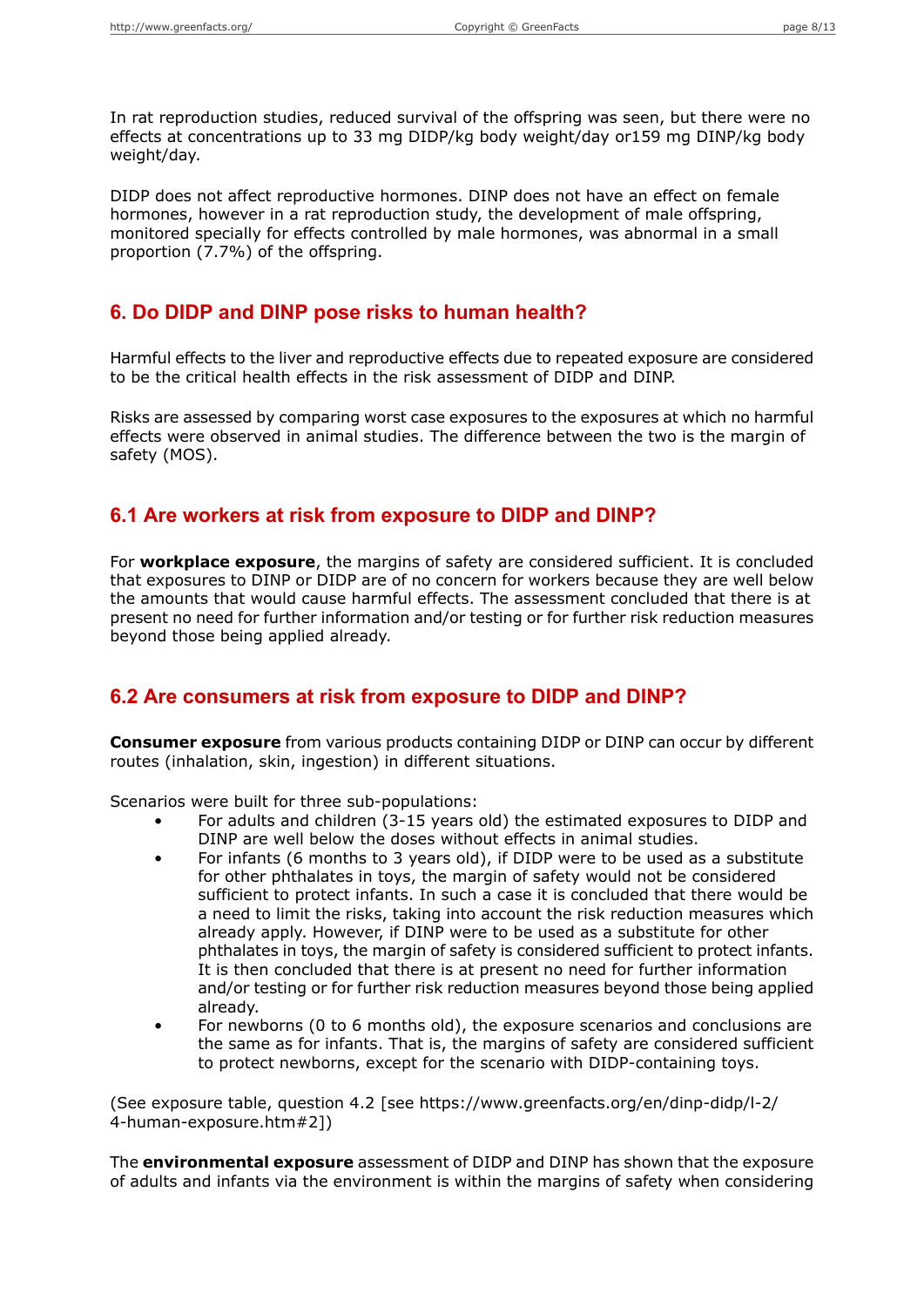liver toxicity and developmental effects. It is concluded that there is at present no need for further information and/or testing or for further risk reduction measures beyond those being applied already.

As **combined exposure** of **adults** to DIDP and DINP is almost exclusively related to occupational exposure, the margins of safety are considered sufficient for adults. For **children 3 to 15 years old**, the margins of safety are also considered sufficient. However, if DIDP should be used as a substitute for other phthalates in toys, there would be a need to limit the risks, taking into account the risk reduction measures which already apply. Because DIDP and DINP are not explosive, flammable or oxidizing, these properties are not considered to pose a hazard. For those properties, there is at present no need for further information and/or testing or for further risk reduction measures beyond those being applied already.

### **7. Is further research needed?**

The production and use of DIDP and DINP are unlikely to pose a risk to the environment. In addition, risks to the function of sewage treatment plants and the atmosphere are expected to be very low for both production and use. DIDP and DINP are not considered a risk for workers or consumers, so there is at present no need for further information and/or testing and for risk reduction measures beyond those which are being applied already.

However, there would be a need for limiting the risks in case DIDP were used as a substitute

for other phthalates in toys<sup>1</sup> [see [Annex](#page-9-0) 2, p. 10] . This conclusion is based on concerns regarding liver toxicity as a consequence of repeated exposure of infants and newborn babies occurring when they put toys and baby equipment into their mouth. Risk reduction measures which are already being applied shall be taken into account.

For DINP, The Scientific Committee on Toxicity, Ecotoxicity and the Environment (CSTEE) has commented on the European Union Risk Assessment Report on DINP. It did not agree with several of the conclusions about environmental effects and considers that more research is necessary. In particular, the CSTEE considered that the following information was needed

(1) more information on transfer of DINP in the aquatic food web,

(2) better estimates of Predicted Environmental Concentration in sediment,

(3) more reliable information for estimating Predicted No Effect Concentrations in terrestrial organisms and modelling of potential concentration up the food chain,

(4) better characterisation of the risks to humans via environmental exposure, and

(5) a risk assessment on the most relevant metabolite monoisononylphthalate.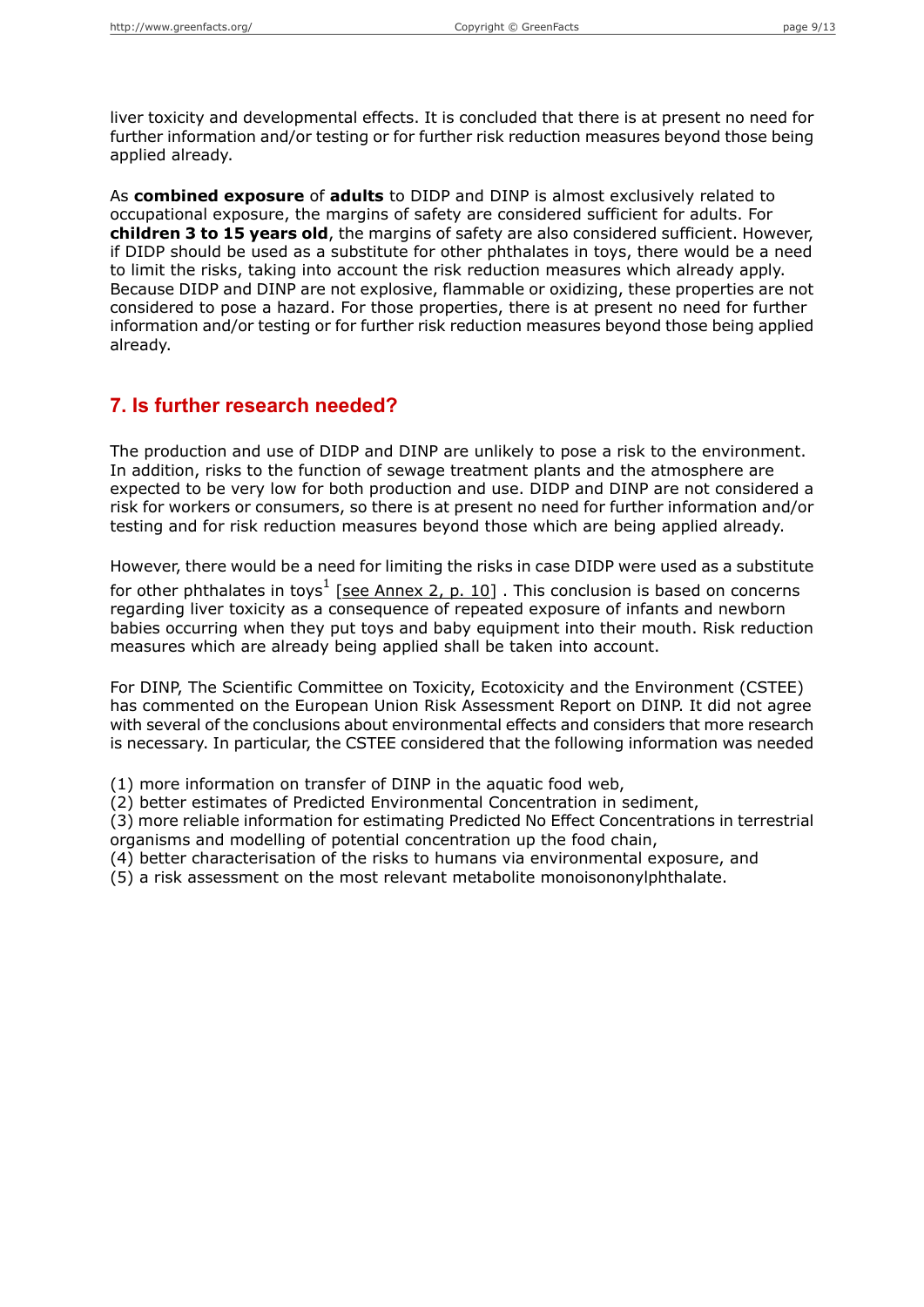## **Annex**

## <span id="page-9-1"></span>**Annex 1:**

### **Consumer exposure to DIDP and DINP**

| Human internal exposure           | <b>Without toys</b>   |             | <b>With toys</b> |                |  |
|-----------------------------------|-----------------------|-------------|------------------|----------------|--|
|                                   | mg/kg body weight/day |             |                  |                |  |
|                                   | <b>DIDP</b>           | <b>DINP</b> | <b>DIDP</b>      | <b>DINP</b>    |  |
| Adults                            | 0.0058                | 0.011       | Not applicable   | Not applicable |  |
| Infants (6 months to 3 years old) | 0.026                 | 0.049       | 0.227            | 0.250          |  |
| Newborns (0 to 6 months old)      | 0.026                 | 0.049       | 0.227            | 0.250          |  |

*Source: ECB*

## <span id="page-9-0"></span>**Annex 2:**

### **Directive on Phthalate-containing soft PVC toys and childcare articles**

"Since 1999 the European Commission has prohibited the use of phthalates in children's toys. This product is especially dangerous in toys placed in the mouth by babies and small children, because the absorption of phthalates may exceed the maximum daily dose and have a long-term impact on health.

Six phthalates are prohibited in this type of toy: di-iso nonyl phthalate (DINP), di (2-ethylhexyl) phthalate (DEHP), dibutyl phthalate (DBP), di-iso-decyl phthalate (DIDP), di-n-octyl phthalate (DNOP) and butylbenzyl phthalate (BBP).

In 2005, the ban was made permanent by an EU Directive (2005/84/EC). The Directive broadened the ban to include not only toys but also childcare articles as they can be placed in the mouth by small children. A childcare article is any product intended to facilitate sleep , relaxation, hygiene, the feeding of children, or sucking on the part of children.

This decision to prohibit phthalates in the European Union can be seen at: http://ec.europa.eu/scadplus/leg/en/lvb/l32033.htm [see http://ec.europa.eu/scadplus/ leg/en/lvb/l32033.htm]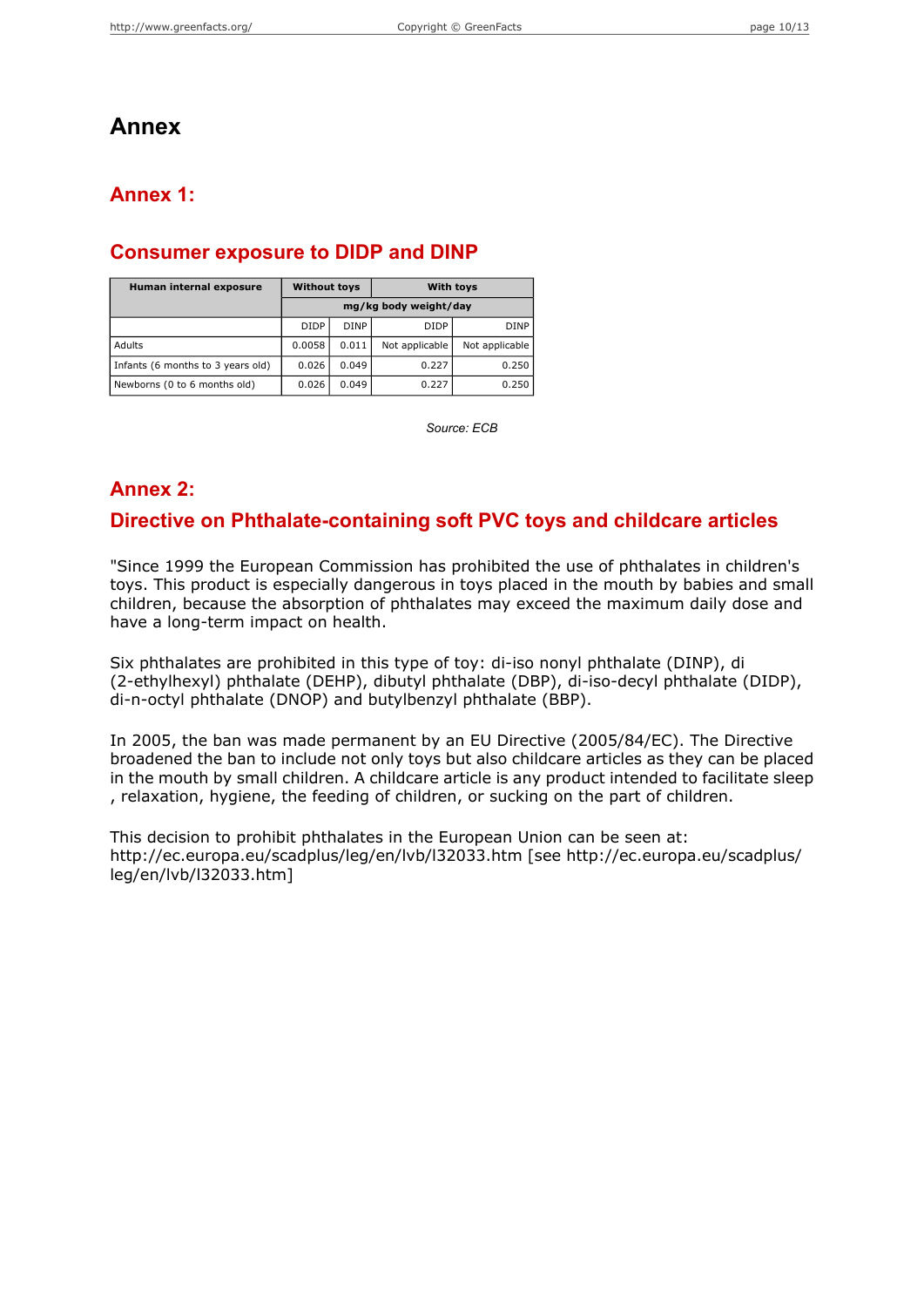## <span id="page-10-1"></span>**Annex 3:**

## **Internal exposure for adults, children and infants.**

| <b>Sources of exposure</b>          | Internal exposure (mg/kg bw/d) |             |                             |             |                          |             |
|-------------------------------------|--------------------------------|-------------|-----------------------------|-------------|--------------------------|-------------|
|                                     | <b>Adults</b>                  |             | <b>Infants without toys</b> |             | <b>Infants with toys</b> |             |
|                                     | <b>DIDP</b>                    | <b>DINP</b> | <b>DIDP</b>                 | <b>DINP</b> | <b>DIDP</b>              | <b>DINP</b> |
| Occupational sources                | 1.10                           | 1.10        |                             |             |                          |             |
| Consumer sources                    | 0.01                           | 0.01        | 0.01                        | 0.01        | 0.23                     | 0.25        |
| Via the environment                 | 0.01                           | 0.01        | 0.01                        | 0.01        | 0.17                     | 0.16        |
| Total with occupational exposure    | 1.12                           | 1.12        |                             |             |                          |             |
| Total without occupational exposure | 0.02                           | 0.02        | 0.02                        | 0.02        | 0.40                     | 0.41        |

<span id="page-10-0"></span>Source: ECB "2003 Risk Assessment Report (RAR 041) on Di-"isodecyl" Phthalate (DIDP), Summary of the Report, chapter 4: *Human Health [see http://ecb.jrc.it/DOCUMENTS/Existing-Chemicals/RISK\_ASSESSMENT/SUMMARY/didpsum041.pdf]*

## **Annex 4:**

## **Some phthalates and their applications**

| Acronym                              | <b>Full name</b>         | <b>Examples of applications</b>                                                                                                                                                                                             |
|--------------------------------------|--------------------------|-----------------------------------------------------------------------------------------------------------------------------------------------------------------------------------------------------------------------------|
| <b>BBP</b>                           | Butyl-Benzyl-Phthalate   | perfumes, hair sprays, adhesives and glues, automotive products, vinyl floor coverings                                                                                                                                      |
| DBP*                                 | Di-Butyl-Phthalate       | [PVC], perfumes, deodorants, hair sprays, nail polish, printer inks, insecticides                                                                                                                                           |
| Di(2-ethylhexyl) phthalate<br>(DEHP) | Di-Ethyl-Hexyl-Phthalate | Perfumes, flexible PVC products (shower curtains, garden hoses, diapers, food containers,<br>plastic film for food packaging, bloodbags, catheters, gloves, and other medical<br>equipments such as tubes for fluids, etc.) |
| DIDP*                                | Di-Isodecyl-Phthalate    | vinyl wall and floor coverings, gloves, wrapping food packaging                                                                                                                                                             |
| DINP*                                | Di-Isononyl Phthalate    | Toys, vinyl floor coverings, gloves, wrapping food packaging, drinking straws, graden<br>hoses                                                                                                                              |
| l DEP                                | Di-Ethyl-Phthalate       | Perfumes, deodorants, hair gels and mousses, shampoos, soaps, hair sprays, nail polish,  <br>body lotions                                                                                                                   |
| <b>DCHP</b>                          | Di-Cyclo-Hexyl-Phthalate | Laboratory research                                                                                                                                                                                                         |
| l DOP                                | Di-Octyl-Phthalate       | Flexible plastic-based products                                                                                                                                                                                             |
| <b>DMP</b>                           | Di-Methyl-Phthalate      | Deodorants                                                                                                                                                                                                                  |

*Source: Institut national de Santé Publique Québec*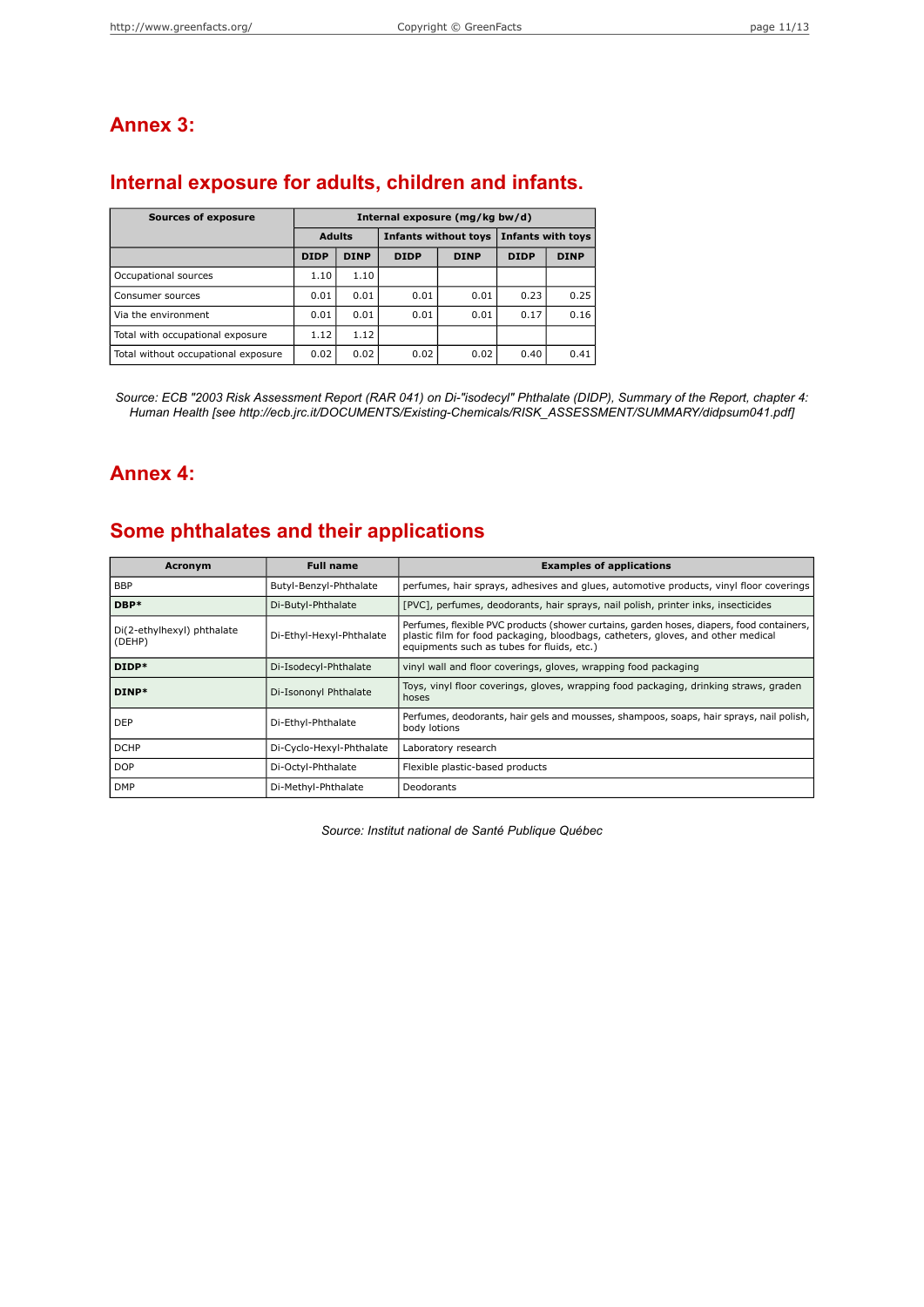## <span id="page-11-0"></span>**Annex 5:**

## **Structure and uses of the three phthalates assessed by the ECB**

|                          | <b>DIDP</b>                                                                                                                                                                          | <b>DINP</b>                  | <b>DBP</b>                                                                                                            |  |  |  |  |
|--------------------------|--------------------------------------------------------------------------------------------------------------------------------------------------------------------------------------|------------------------------|-----------------------------------------------------------------------------------------------------------------------|--|--|--|--|
|                          | di-isononyl phthalate<br>di-isodecyl phthalate                                                                                                                                       |                              | di-butyl phthalate                                                                                                    |  |  |  |  |
| Other names              | 1,2-benzenedicarboxylic acid,<br>1,2-benzenedicarboxylic acid,<br>di-C9-11-branched alkyl esters, C10<br>di-C8-10-branched alkyl esters, C9 rich<br>rich                             |                              | 1,2-benzenedicarboxylic acid, dibutyl ester (9CI)                                                                     |  |  |  |  |
|                          | $C_{28}$ H <sub>46</sub> O <sub>4</sub><br>$C_{26}H_{42}O_4$                                                                                                                         |                              | $C_{16}$ H <sub>22</sub> O <sub>4</sub>                                                                               |  |  |  |  |
| Average<br>formula       |                                                                                                                                                                                      |                              |                                                                                                                       |  |  |  |  |
| Description              | Oily liquid, low water solubility, non-volatile                                                                                                                                      |                              |                                                                                                                       |  |  |  |  |
| Uses                     | 95% : PVC plasticiser<br>5% : polymer-related uses other than PVC (e.g. rubbers), non-polymer<br>applications including paints, sealing compounds, textile inks, lacquers, adhesives |                              | 75%: polymer plasticiser (PVC and others)<br>14%: adhesives, 7%: printing inks<br>3%: other uses, including cosmetics |  |  |  |  |
| <b>EU Production</b>     | 1994: 200 000 tonnes<br>$(EU-12)$                                                                                                                                                    | 1994: 107 000 tonnes (EU-12) | 1998: 26 000 tonnes (EU-15)                                                                                           |  |  |  |  |
| Largest uses in quantity |                                                                                                                                                                                      |                              |                                                                                                                       |  |  |  |  |
| wires and<br>cables      | 27 400 tonnes/year                                                                                                                                                                   | 14 510 tonnes/year           | na                                                                                                                    |  |  |  |  |
| flooring                 | 20 055 tonnes/year                                                                                                                                                                   | 10 658 tonnes/year           | na                                                                                                                    |  |  |  |  |
| shoe soles               | 15 843 tonnes/year                                                                                                                                                                   | 8 313 tonnes/year            | na                                                                                                                    |  |  |  |  |
| car<br>undercoating      | 14 516 tonnes/year                                                                                                                                                                   | 7 714 tonnes/year            | na                                                                                                                    |  |  |  |  |

<span id="page-11-1"></span>*Source: GreenFacts based on ECB Summary Risk Assessment Reports on DIDP [see http://ecb.jrc.it/DOCUMENTS/ Existing-Chemicals/RISK\_ASSESSMENT/SUMMARY/didpsum041.pdf] (2003), DINP [see http://ecb.jrc.it/DOCUMENTS/ Existing-Chemicals/RISK\_ASSESSMENT/SUMMARY/dinpsum046.pdf] (2003), and DBP [see http://ecb.jrc.it/DOCUMENTS/ Existing-Chemicals/RISK\_ASSESSMENT/SUMMARY/dibutylphthalatesum003.pdf] (2003-2004)*

## **Annex 6:**

## **Table 2.1 Volumes of DIDP in different articles and their respective lifetimes**

| Largest uses in quantity (Tonnes/year) | <b>DIDP</b> | <b>DINP</b> |
|----------------------------------------|-------------|-------------|
| wires and cables                       | 27 400      | 14 510      |
| flooring                               | 20 055      | 10 658      |
| shoe soles                             | 15 843      | 8 3 1 3     |
| car undercoating                       | 14 5 16     | 7 7 1 4     |

Source: ECB "2003 Risk Assessment Report (RAR 041) on Di-"isodecyl" Phthalate (DIDP), Summary of the Report, chapter 2: *General Information on Exposure [see http://ecb.jrc.it/DOCUMENTS/Existing-Chemicals/RISK\_ASSESSMENT/SUMMARY/ didpsum041.pdf]*